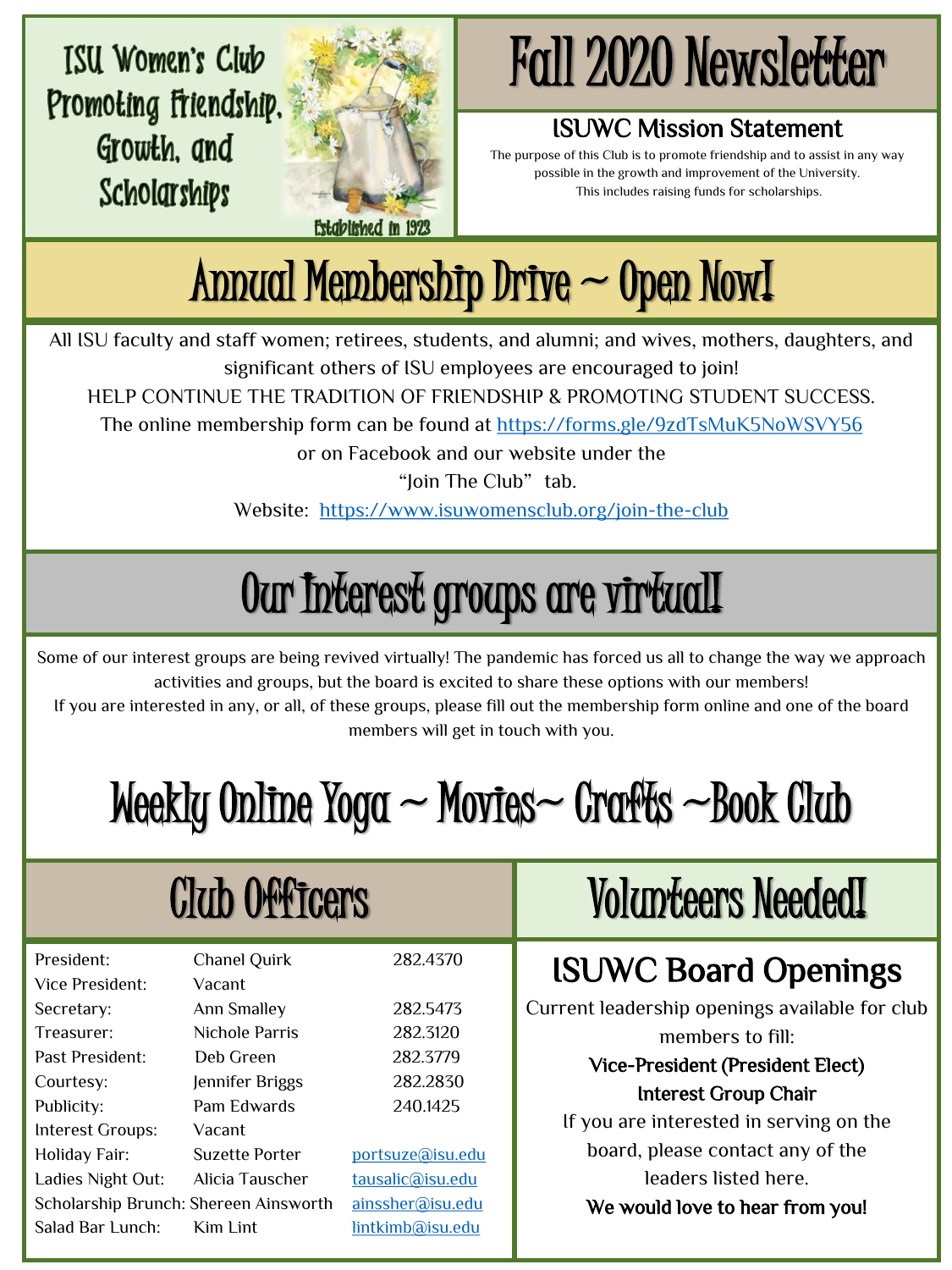# Raising Money for Scholarships

The COVID 19 pandemic has created an inability to host events and scholarship fundraisers in 2020 that our club members normally have the opportunity to attend, therefore, the club board wants to extend a free membership to our current members for the 2020-2021 year.

We look forward to your continued membership. Please complete the membership form, (found at<https://forms.gle/9zdTsMuK5NoWSVY56>) even if there are no changes from the prior year.

Although membership is free this year, we know that many members understand how much their annual contribution to our ISU Student Scholarship fund helps out, especially during this pandemic that has dramatically affected ISU students. If you would like to donate this year we would be very grateful for your support! Checks should be made payable to "ISU Women's Club" and mailed to 921 S 8th Ave, Stop 8239, Pocatello, ID, 83209- 8239. Or you can donate via Venmo by searching for "Vice President @ISUWC" If you have questions about membership or contributions, please contact Club President,

Chanel Quirk at [quirchan@isu.edu](mailto:quirchan@isu.edu)

# Two 2021 Scholarship Recipients



### Isaac Matson

Thank you so much for accepting me for this scholarship. My major is computerized machining. Before entering the program, I could not tell you what a mill looked like, but now I use computer programs to design precision parts My goal is to get a job with one of the local machining shops, and eventually open my own. I am so grateful for your help in me achieving my career goals.

# Carina Cardona

I am very grateful that I was selected as a recipient for the Ruby Taylor Scholarship. I am a first-generation student, double majoring in Health Science and Spanish for the Health Professions to achieve my dream of becoming a Physician Assistant. Receiving this scholarship means the world, as it has helped me come one step closer to achieving my goal. My family and I are forever grateful to you.